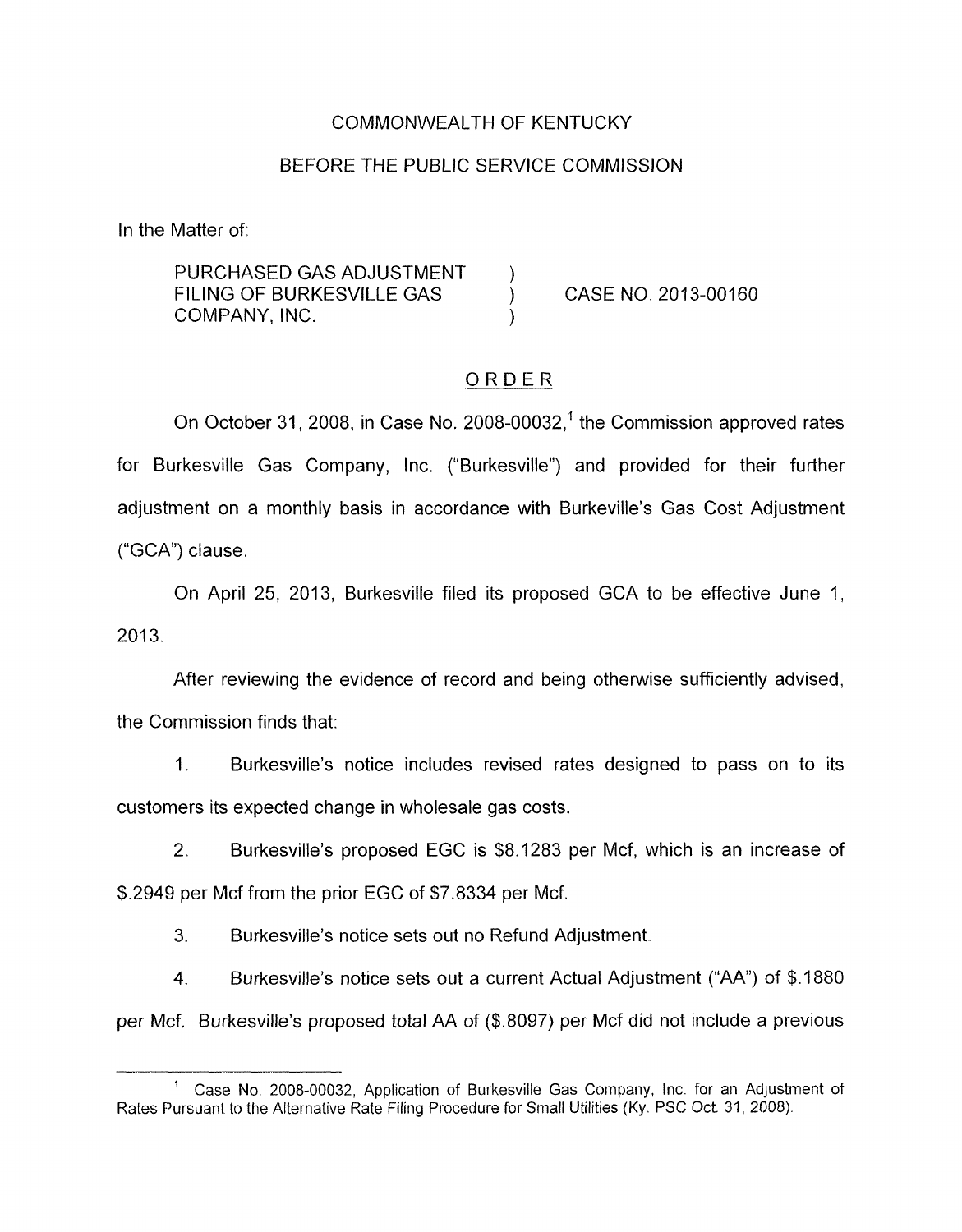month AA of  $(\$.0412)$  per Mcf. Correcting this results in a total AA of  $(\$.8509)$  per Mcf. which represents an increase of \$.1880 per Mcf from the previous total AA of (\$1.0389) per Mcf.

5. Burkesville's GCA is \$7.2774 per Mcf, which is an increase of \$.4829 per Mcf from the previous GCA of \$6.7945 per Mcf.

6. The rates in the Appendix to this Order are fair, just, and reasonable, and should be approved for billing for service rendered by Burkesville on and after June 1, 2013.

IT IS THEREFORE ORDERED that:

1. The rates proposed by Burkesville are denied.

2. The rates in the Appendix, attached hereto and incorporated herein, are approved for billing for service rendered on and after June 1, 2013.

3. Within 20 days of the date of this Order, Burkesville shall file with this Commission, using the Commission's electronic Tariff Filing System, revised tariff sheets setting out the rates approved herein and reflecting that they were approved pursuant to this Order

By the Commission

仆 **ENTERED** MAY 13 2013 (ENTUCKY PUBLIC COMMISSION

ATTEST:

Caury D. Bunwill for

Case No. 2013-00160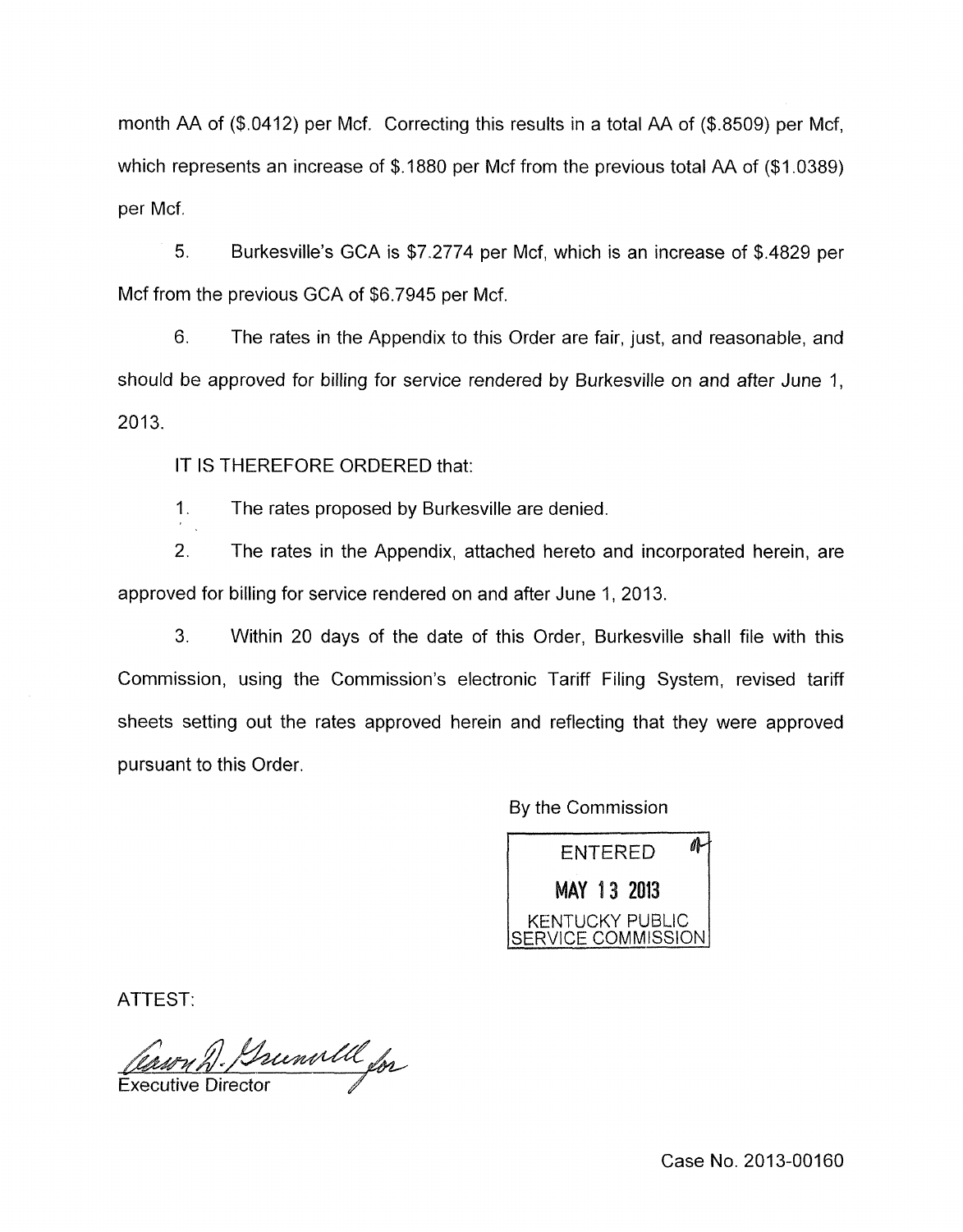## APPENDIX

# APPENDIX TO AN ORDER OF THE KENTUCKY PUBLIC SERVICE APPENDIA TO AN ONDER OF THE READ DATED MAY 13 2013

The following rates and charges are prescribed for the customers served by Burkesville Gas Company, Inc. All other rates and charges not specifically mentioned herein shall remain the same as those in effect under authority of the Commission prior to the effective date of this Order.

RATES:

Customer Charge \$7.50

|             | Gas Cost<br>Recovery |          |           |
|-------------|----------------------|----------|-----------|
|             | <b>Base Rate</b>     | Rate     | Total     |
| Residential | \$7.54               | \$7.2774 | \$14.8174 |
| Industrial  | \$7.19               | \$7.2774 | \$14.4674 |